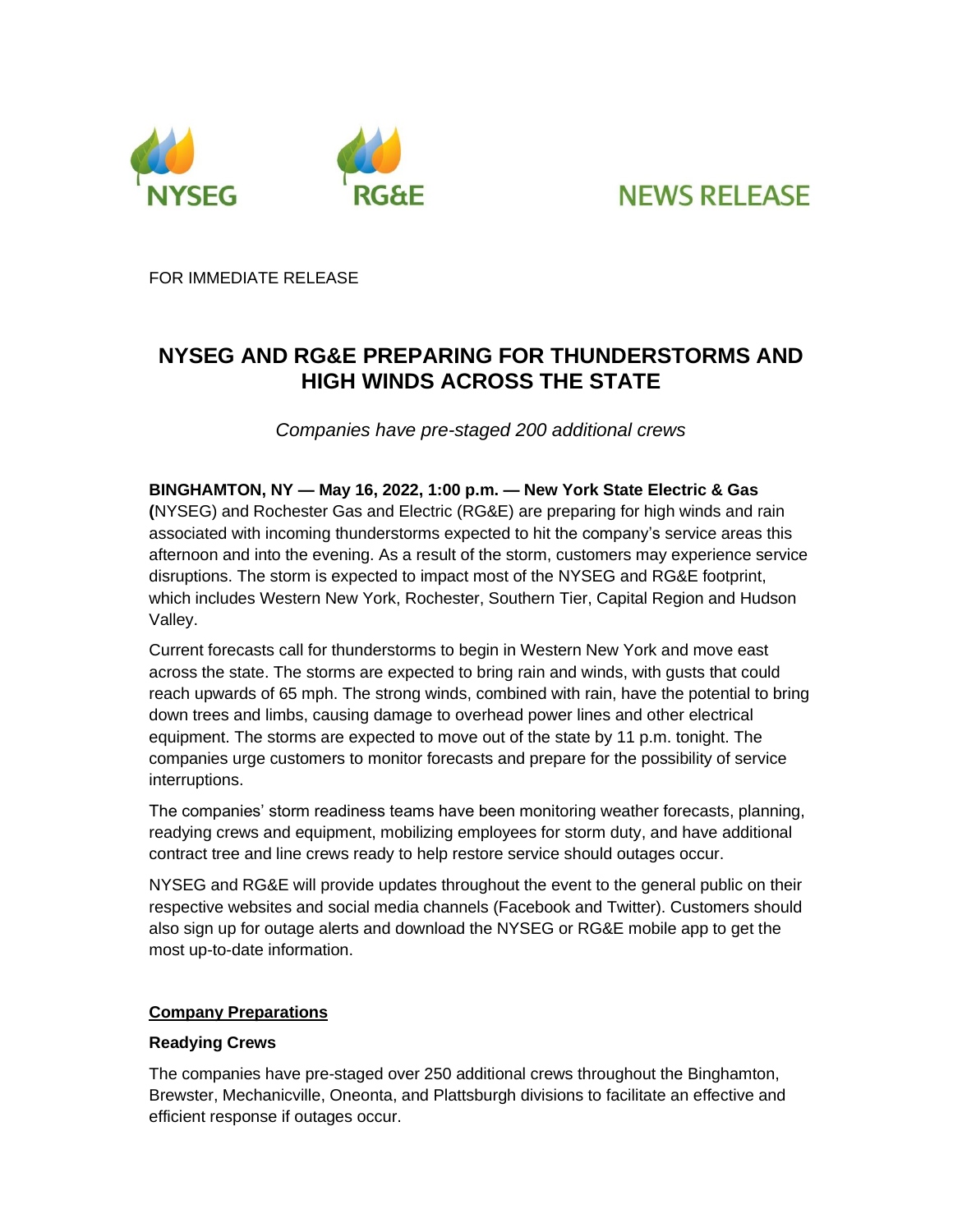### **Equipment Summary**

Line and tree crews are prepared to respond, with company and contractor personnel readying bucket trucks, auger trucks, wood chippers, dump trucks and backhoes.

# **Safety Tips**

The company offers customers the following reminders to prepare for the storm and stay safe if power outages do occur.

#### **Before a Storm Strikes**

- Use our new mobile app to report and check the status of outages. To download the application, customers should search "AVANGRID" in the Apple or Android app stores and select "NYSEG" or "RG&E". The application is free to download.
- Sign up for Outage Alerts to receive updates automatically by phone, text, or email as the companies update the status of the restoration process in their area. Customers can sign up for outage alerts by visiting [here for NYSEG](https://www.nyseg.com/wps/portal/nyseg/outages/!ut/p/z1/pZJbb4JAEIV_jY9kVu48IiEQw6WCFNgXssCCmHIRqbX_vktiYl8U087bJmfmmzlnAUMCuCOXpiZT03fkg71TLGfC2jVt0UCe7_g82qGtpWlRIJgbGeJnAj2UAL_Sjx6Ujpb63wEDLrppmA6Qdt9nWpN6zO43rNCBkpKOK9R_TqSm51k_FE0JKV9WglwWAifnBeFERS25nK9yTqJIEiu50KiyntWx4WaW4290JzN8b28me0hXyEtD09KtIPN-sewby7-x4iX78PPj45m_4O_SjJTtoDya8OaKEF8a-gVR148tSzz8m0G7yAwY6R9e2Qi2S2mz79gcTyess8z7bqLXCZKXQh_aKGpVoeUSdJTqVr1yVvwDGTf8LA!!/?1dmy¤t=true&urile=wcm%3apath%3a%2Fnysegagr_outages%2Foutages%2Fnc_stayinformed%2Foutagealerts%2Foutagealerts) or [here for](https://www.rge.com/wps/portal/rge/outages/stayinformed/outagealerts/)  [RG&E.](https://www.rge.com/wps/portal/rge/outages/stayinformed/outagealerts/)
- Keep battery-operated flashlights and radios on hand, along with supplies of drinking water and non-perishable foods.
- Make sure that smart phones, tablets and other mobile devices are fully charged.
- Fill your car's fuel tank.

### **Stay Away From Downed Wires**

- Stay at least 30 feet from a downed power line.
- If a downed wire comes in contact with your vehicle, stay inside and wait for help. If you must get out because of fire or other danger, jump clear of the vehicle to avoid any contact with the vehicle and the ground at the same time. Land with your feet together and hop with feet together or shuffle away; don't run or stride.
- NYSEG customers should call 800.572.1131 and RG&E customers are asked to call 800.743.1701 to report downed power lines or other hazardous situations.

#### **During a Power Interruption**

- Contact neighbors to see if their power is off. A loss of power may be the result of a blown fuse or a tripped circuit breaker.
- To report a power interruption, contact NYSEG at 800.572.1131 or and RG&E at 800.743.1701.
- Keep refrigerators and freezers closed as much as possible. Most food will last 24 hours if you minimize the opening of refrigerator and freezer doors.

#### **Power Restoration Priorities**

The companies' first priorities are to respond to reports of downed power lines to keep the public safe. NYSEG customers are asked to call 800.572.1131 and RG&E customers are asked to call 800.743.1701 to report downed wires. Once this vital public safety work is complete, the companies will: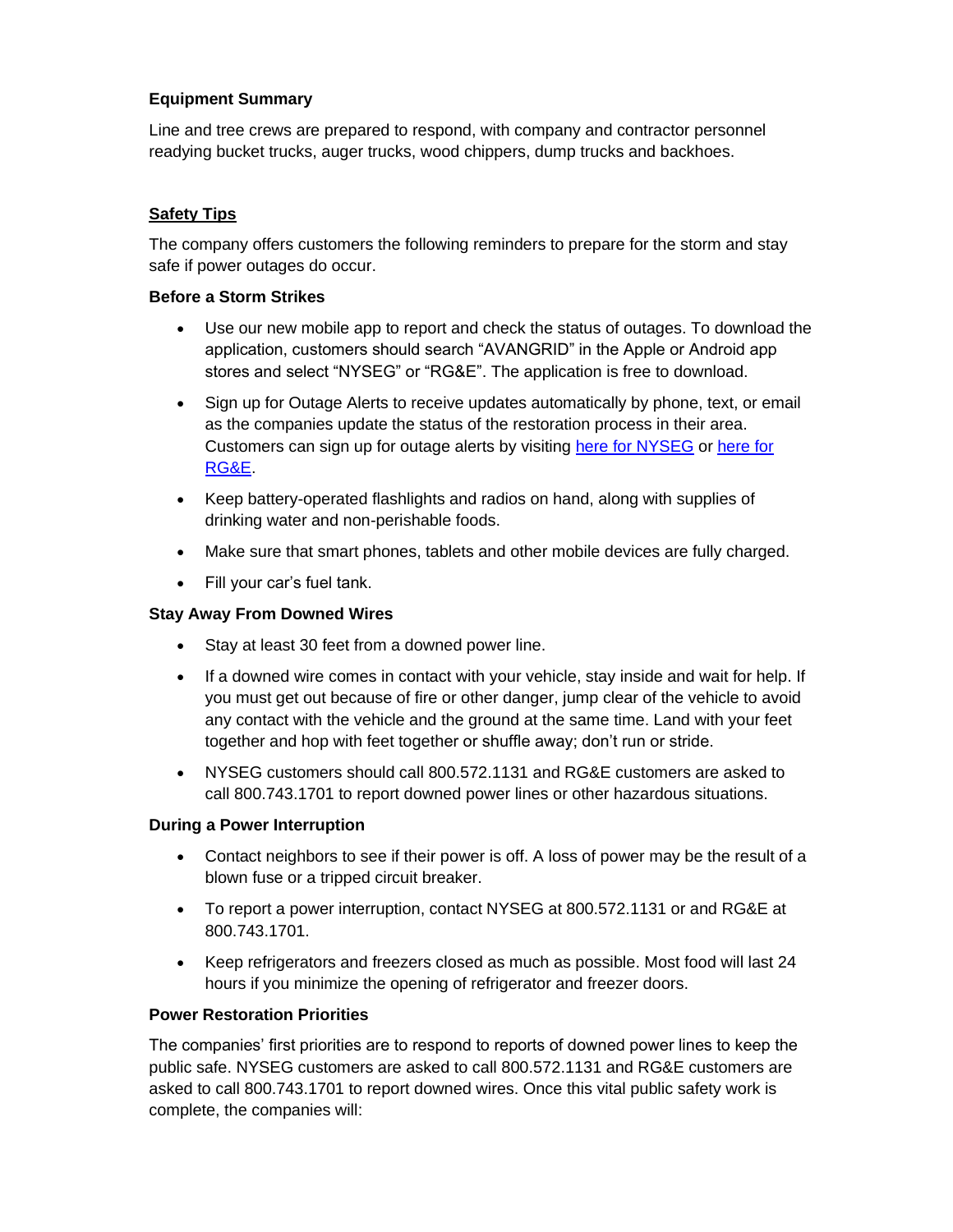- Assess the damage to the electricity delivery system.
- Develop a detailed restoration plan.
- Make repairs as quickly as possible.

For additional information, including storm preparation tips, storm safety information, generator safety information, restoration priorities and emergency resources, visit Outage Central at NYSEG.com and RGE.com and on the companies' social media pages:

- Facebook: @NYSEandG and @RochGandE
- Twitter: @NYSEandG and @RGandE

NYSEG and RG&E are subsidiaries of AVANGRID, Inc.

#### # # #

**About NYSEG:** New York State Electric & Gas Corporation (NYSEG) is a subsidiary of AVANGRID, Inc. Established in 1852, NYSEG operates approximately 35,000 miles of electric distribution lines and 4,500 miles of electric transmission lines across more than 40% of upstate New York. It also operates more than 8,150 miles of natural gas distribution pipelines and 20 miles of gas transmission pipelines. It serves approximately 894,000 electricity customers and 266,000 natural gas customers. For more information, visit www.nyseg.com.

**About RG&E:** Rochester Gas and Electric Corporation (RG&E) is a subsidiary of AVANGRID, Inc. Established in 1848, RG&E operates approximately 8,800 miles of electric distribution lines and 1,100 miles of electric transmission lines. It also operates approximately 10,600 miles of natural gas distribution pipelines and 105 miles of gas transmission pipelines. It serves approximately 378,500 electricity customers and 313,000 natural gas customers in a nine-county region in New York surrounding the City of Rochester. For more information, visit [www.rge.com.](http://www.rge.com/)

**About AVANGRID:** AVANGRID, Inc. (NYSE: AGR) aspires to be the leading sustainable energy company in the United States. Headquartered in Orange, CT with approximately \$40 billion in assets and operations in 24 U.S. states, AVANGRID has two primary lines of business: Avangrid Networks and Avangrid Renewables. Avangrid Networks owns and operates eight electric and natural gas utilities, serving more than 3.3 million customers in New York and New England. Avangrid Renewables owns and operates a portfolio of renewable energy generation facilities across the United States. AVANGRID employs more than 7,000 people and has been recognized by JUST Capital in 2021 and 2022 as one of the JUST 100 companies – a ranking of America's best corporate citizens. In 2022, AVANGRID ranked second within the utility sector for its commitment to the environment and the communities it serves. The company supports the U.N.'s Sustainable Development Goals and was named among the World's Most Ethical Companies in 2021 for the third consecutive year by the Ethisphere Institute. For more information, visit [www.avangrid.com.](http://www.avangrid.com/)